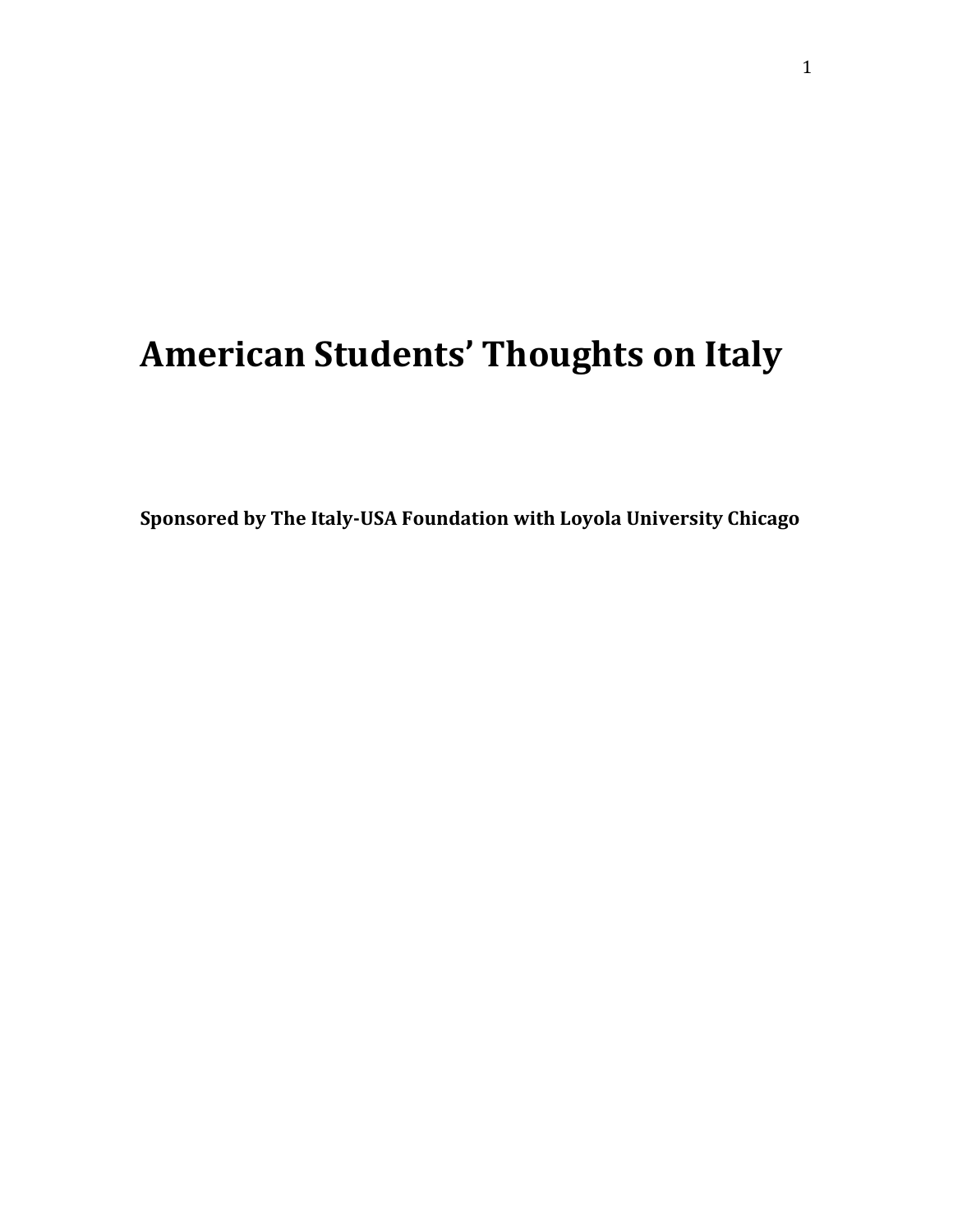- 1. What gender are you?
	- a. Male (41.71%)
	- b. Female (58.29%)
	- c. Heterosexual (0.00%)
- 2. What year are you in school?
	- a. Freshman (24.66%)
	- b. Sophomore (21.30%)
	- c. Junior (38.12%)
	- d. Senior (13.88%)
	- e. Graduate (2.04%)
- 3. Are you American?
	- a. Yes (99.36%)
	- b. No  $(0.64\%)$
- 4. Have you been abroad?
	- a. Yes (59.11%)
	- b. No (40.89%)
- 5. Have you ever been to Italy?
	- a. Yes (41.87%)
	- b. No (58.13%)
- 6. If you answered no, do you desire to go to Italy?
	- a. Yes (99.03%)
	- b. No (0.97%)
- 7. Do you watch Italian-directed movies?
	- a. Yes (27.16%)
	- b. No (72.84%)
- 8. Do you listen to Italian music?
	- a. Yes (18.99%)
	- b. No (81.01%)
- 9. Are you aware of commercial campaigns or promotions for Italy (tourist destinations, study abroad opportunities, etc.) in the United States?
	- a. Yes (28.55%)
	- b. No (71.45%)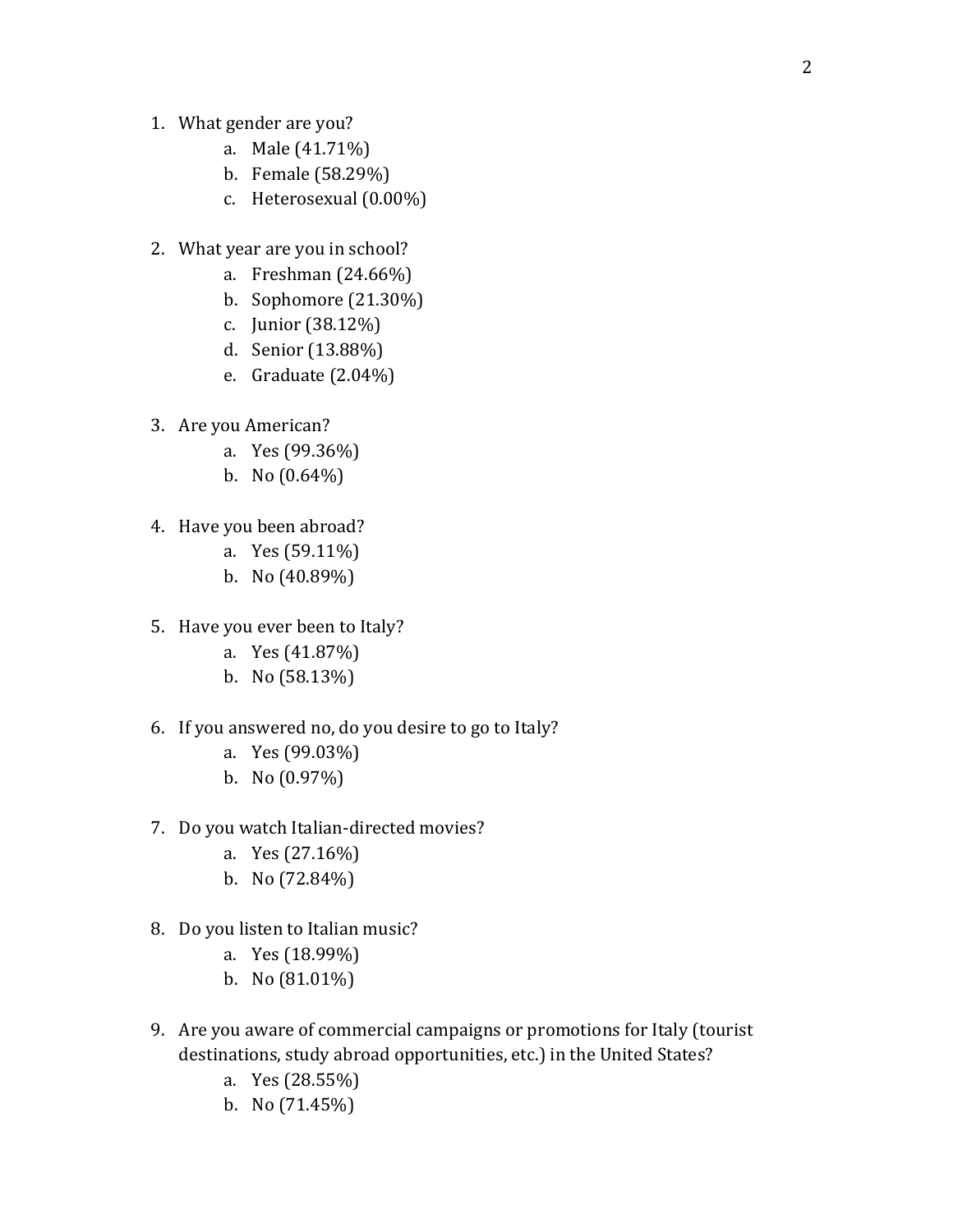- 10. Do you think that Italy does enough to make itself known and to promote its image in the United States?
	- a. Yes (43.24%)
	- b. No  $(56.76\%)$
- 11. How do you get your information on the events happening in Italy?
	- a. Newspaper (5.85%)
	- b. T.V. (News Channels) (12.21%)
	- c. Internet (68.10%)
	- d. Word of Mouth (friend or family member) (12.87%)
	- e. No Answer (0.97%)
- 12. What element do you think attracts an American student to Italy most?
	- a. Food (31.04%)
	- b. Quality of life (11.98%)
	- c. Cultural diversity (12.44%)
	- d. Desire for change (6.14%)
	- e. Learn a different language (17.56%)
	- f. Befriend Italians (4.87%)
	- g. Italian fashion (15.97%)
- 13. Do you think that the incarceration and the trials of Amanda Knox, as an American student studying abroad, discouraged Americans from studying abroad in Italy?
	- a. Yes (13.93%)
	- b. Some (84.12%)
	- c. None (1.01%)
	- d. No Opinion (0.94%)
- 14. Mark the element(s), if any, that you believe to have affected American tourism in Italy in recent years.
	- a. American Economic Crisis (43.35%)
	- b. European Economic Crisis (12.47%)
	- c. Threat of Terrorism (4.56%)
	- d. Media Campaigns Against Italy (0.33%)
	- e. Unstable Italian Political System (1.16%)
	- f. Currency Change (26.11%)
	- g. American interest in other countries (11.08%)
	- h. No opinion (0.94%)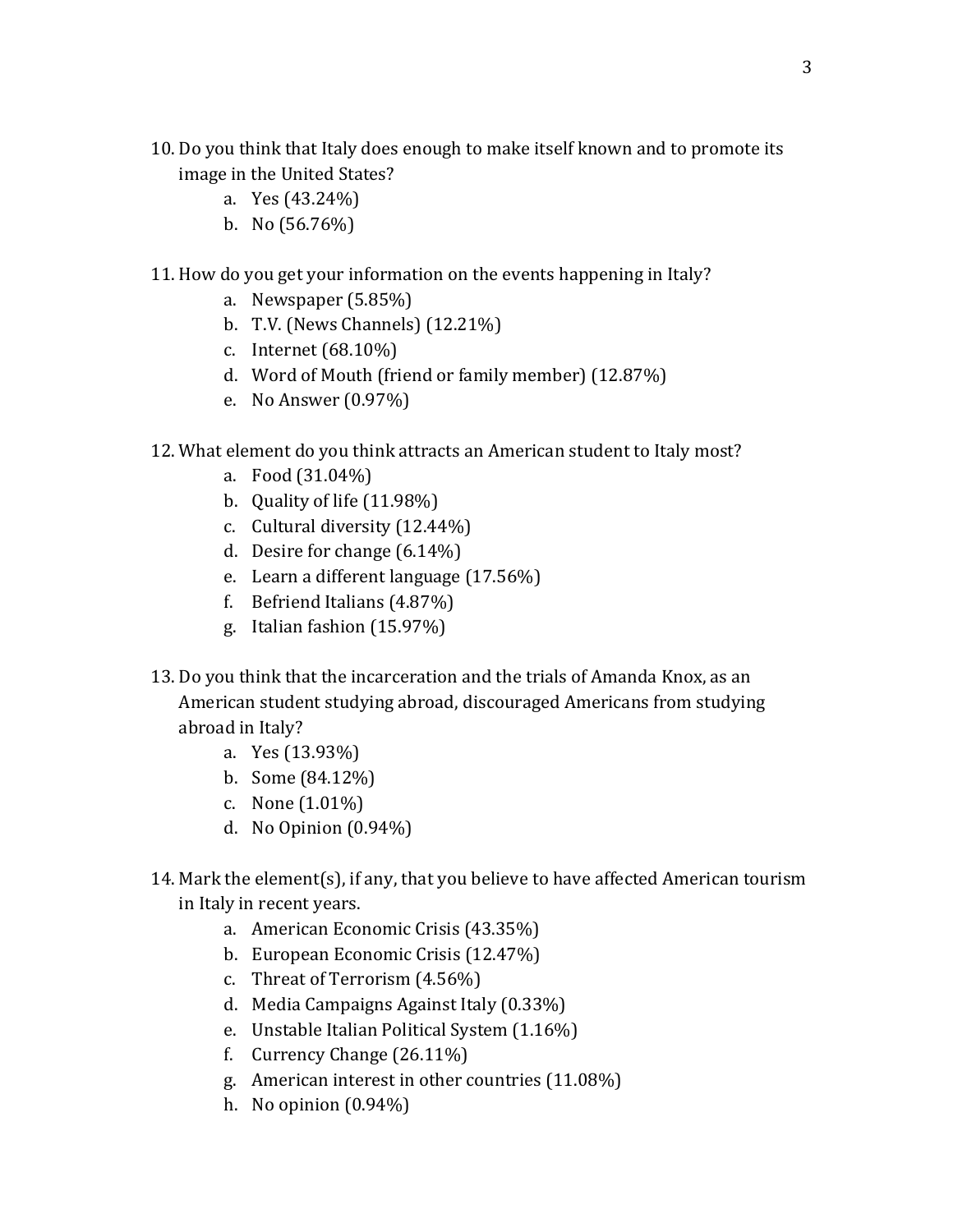15. Would you accept a position in Europe for a year as a graduate?

- a. Yes (89.24%)
- b. No  $(10.76\%)$

16. If you could choose another place to live, which country would you choose?

- a. Australia (7.36%)
- b. Japan (1.81%)
- c. Italy (22.77%)
- d. United Kingdom (36.44%)
- e. Spain (12.98%)
- f. No Opinion (0.94%)
- g. Other (Please Specify) (17.70%)

17. Were you aware that there is a European Parliament?

- a. Yes (69,71%)
- b. No (30.29%)
- 18. Were you aware that there is a European Commission?
	- a. Yes (34.07%)
	- b. No (65.93%)
- 19. Recently the euro currency experienced a decline in certain countries, leading to an economic crisis. Do you think that the European Union is dealing with this crisis to the best of their ability?
	- a. Yes (6.17%)
	- b. No (36.18%)
	- c. Somewhat (50.39%)
	- d. No Opinion (7.26%)
- 20. How important do you think the role of European countries is in the global economy?
	- a. Very (91.08%)
	- b. Somewhat (8.92%)
	- c. Not at all (0.00%)
	- d. No Opinion (0.00%)
- 21. In your opinion, how much influence does the European Union have in international politics?
	- a. Significant (56.09%)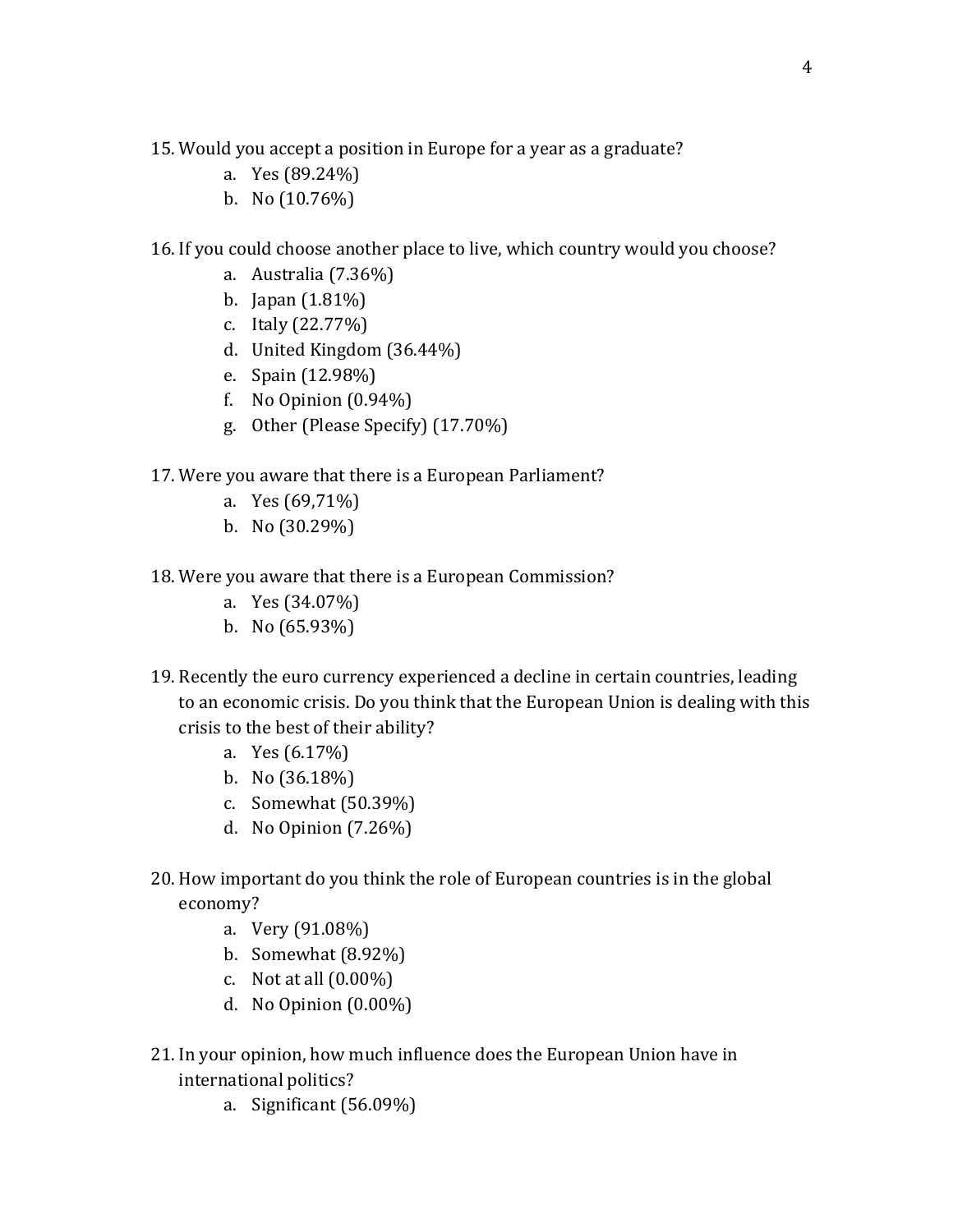- b. Some (41.44%)
- c. None (2.17%)
- d. No Opinion (0.30%)
- 22. In your opinion, do you consider the United States and Italy to have a close relationship?
	- a. Yes (47.31%)
	- b. No (34.09%)
	- c. No Opinion (18.60%)

#### 23. In your opinion, where is the best wine made?

- a. France (27.87%)
- b. America (13.85%)
- c. Italy (52.11%)
- d. Spain (1.66%)
- e. Other (Specify) (4.51%)
- 24. What do you think is the most popular dish in Italy?
	- a. Spaghetti (31.16%)
	- b. Pizza (42.07%)
	- c. Gnocchi (25.83%)
	- d. Steak (0.94%)

## 25. What do you think is the most typical desert food in Italy?

- a. Gelato (91.98%)
- b. Sundae (0.94%)
- c. Macaroons (3.87%)
- d. Cheesecake (3.21%)
- 26. What do you think is the most typical drink in Italy?
	- a. American Coffee (0.00%)
	- b. Latte (8.94%)
	- c. Tea (11.08%)
	- d. Espresso (79.04%)
	- e. Milkshake (0.94%)
- 27. Where do you think the "fashion capital of the world" is located?
	- a. Paris (41.05%)
	- b. Milan (45.01%)
	- c. New York (9.86%)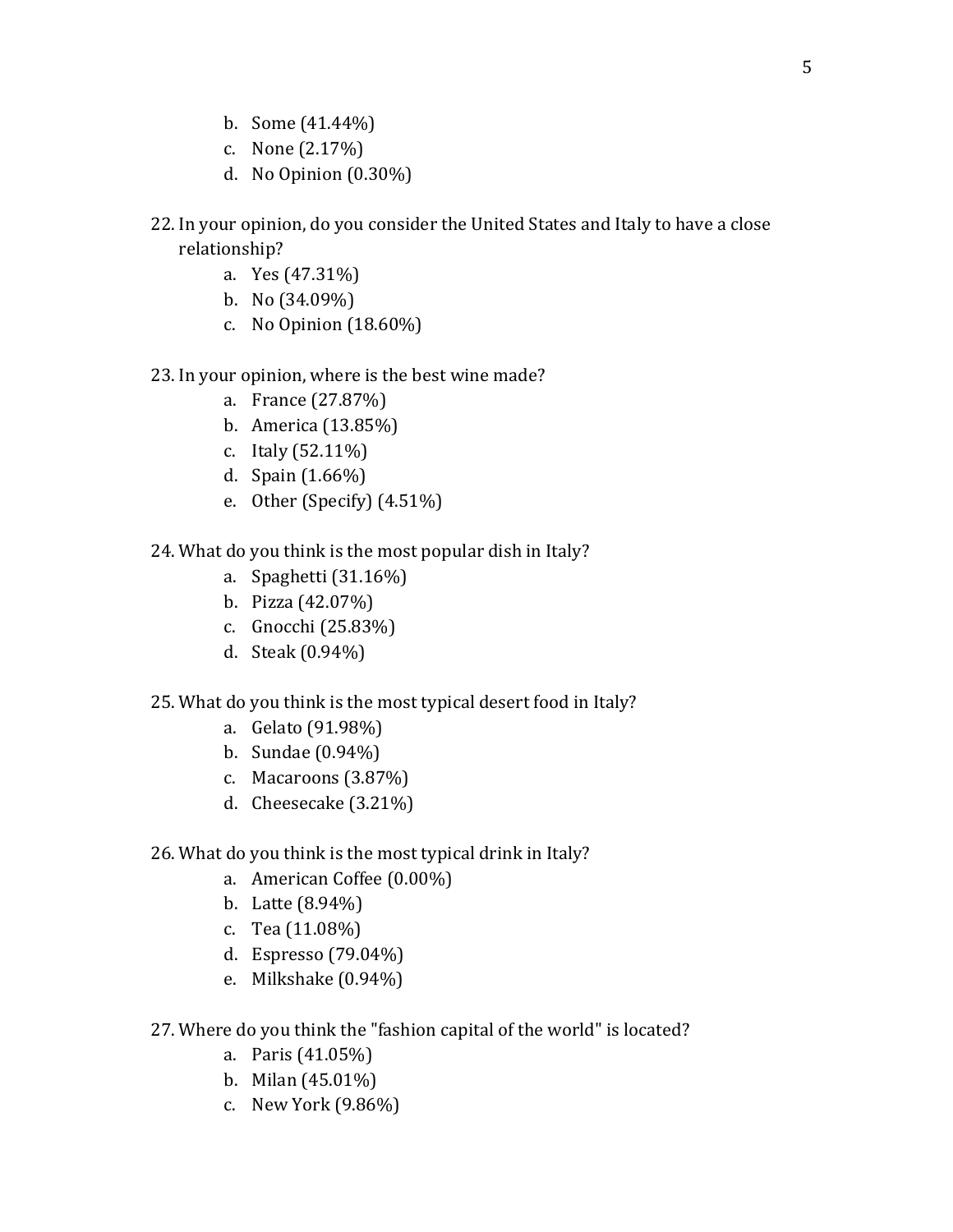- d. Tokyo (1.68%)
- e. Other (Please Specify) (2.40%)
- 28. Do you think that the typical Italian family is well off?
	- a. Yes (41.17%)
	- b. No  $(46.14\%)$
	- c. No Opinion (12.69%)

## 29. What do you think is the most typical shoe worn in Italy?

- a. Leather Boots (37.96%)
- b. High Heels (21.38%)
- c. Flats (21.06%)
- d. UGG Boots (0.94%)
- e. Sneakers (18.66%)

## 30. What do you think the legal smoking age is in Italy?

- a. 14 (3.12%)
- b. 16 (34.43%)
- c. 18 (39.44%)
- d.  $21(0.94\%)$
- e. There is no age restriction (22.07%)
- 31. Do you think it is legal to smoke cigarettes inside bars in Italy?
	- a. Yes (35.99%)
	- b. No  $(64.01\%)$

#### 32. What do you think the legal drinking age is in Italy?

- a. 14 (2.06%)
- b. 16 (22.82%)
- c. 18 (61.61%)
- d. 21 (1.47%)
- e. There is no age restriction (12.04%)
- 33. What do you think a typical Italian teenager does on a Friday night?
	- a. Studies (1.88%)
	- b. Goes Clubbing (33.34%)
	- c. Watches a movie with friends (24.99%)
	- d. Drinks with Friends (29.71%)
	- e. Gambles (0.94%)
	- f. Relaxes (9.14%)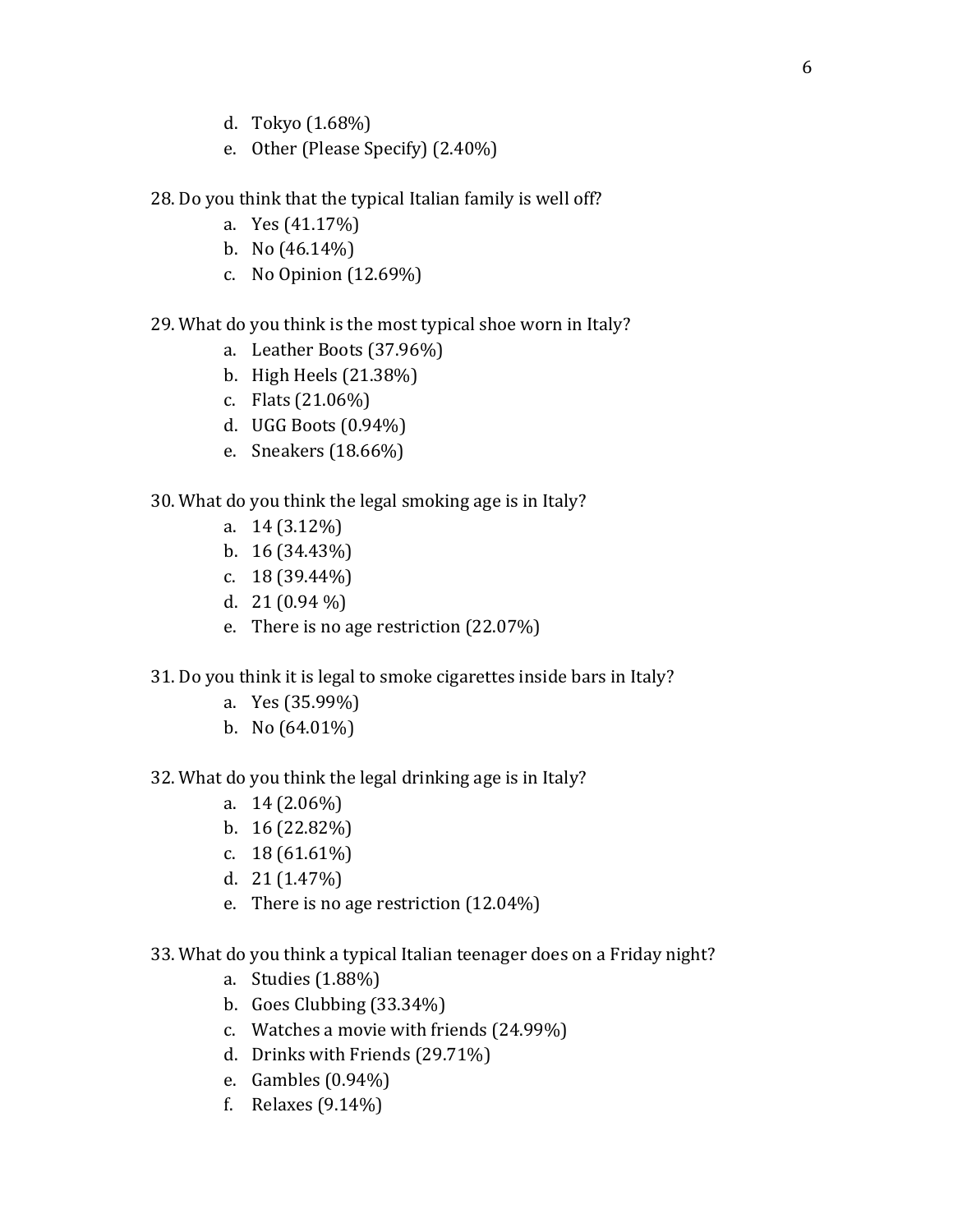- g. Other (Please Specify) (0.00%)
- 34. What do you think a typical Italian adult does on a Friday night?
	- a. Goes Clubbing (7.05%)
	- b. Goes Bar Hopping (8.44%)
	- c. Watches a movie (12.31%)
	- d. Drinks with friends (43.64%)
	- e. Gambles (4.81%)
	- f. Relaxes (21.07%)
	- g. Other (Please Specify) (2.68%)
- 35. What do you think is the most typical car driven in Italy?
	- a. Moped (28.94%)
	- b. Fiat (46.72%)
	- c. Ferrari (0.00%)
	- d. Mini Cooper (0.94%)
	- e. Volkswagen (8.66%)
	- f. Ford (14.74%)

36. What do you think is the typical attitude of an Italian?

- a. Friendly (69.93%)
- b. Cocky (15.07%)
- c. Impatient (6.67%)
- d. Mellow (8.33%)

37. What do you think is the favorite Italian sport?

- a. Rugby (2.22%)
- b. American Football (0.00%)
- c. Polo (0.94%)
- d. Soccer (93.68%)
- e. Tennis (3.16%)
- 38. Have you embarked on an Italian cruise line before?
	- a. Yes (2.31%)
	- b. No (97.69%)
- 39. Two years ago, an American-owned cruise ship named Costa Concordia was sunk on the coast of Tuscany in which several people were killed. Have you heard about this disaster?
	- a. Yes (30.12%)